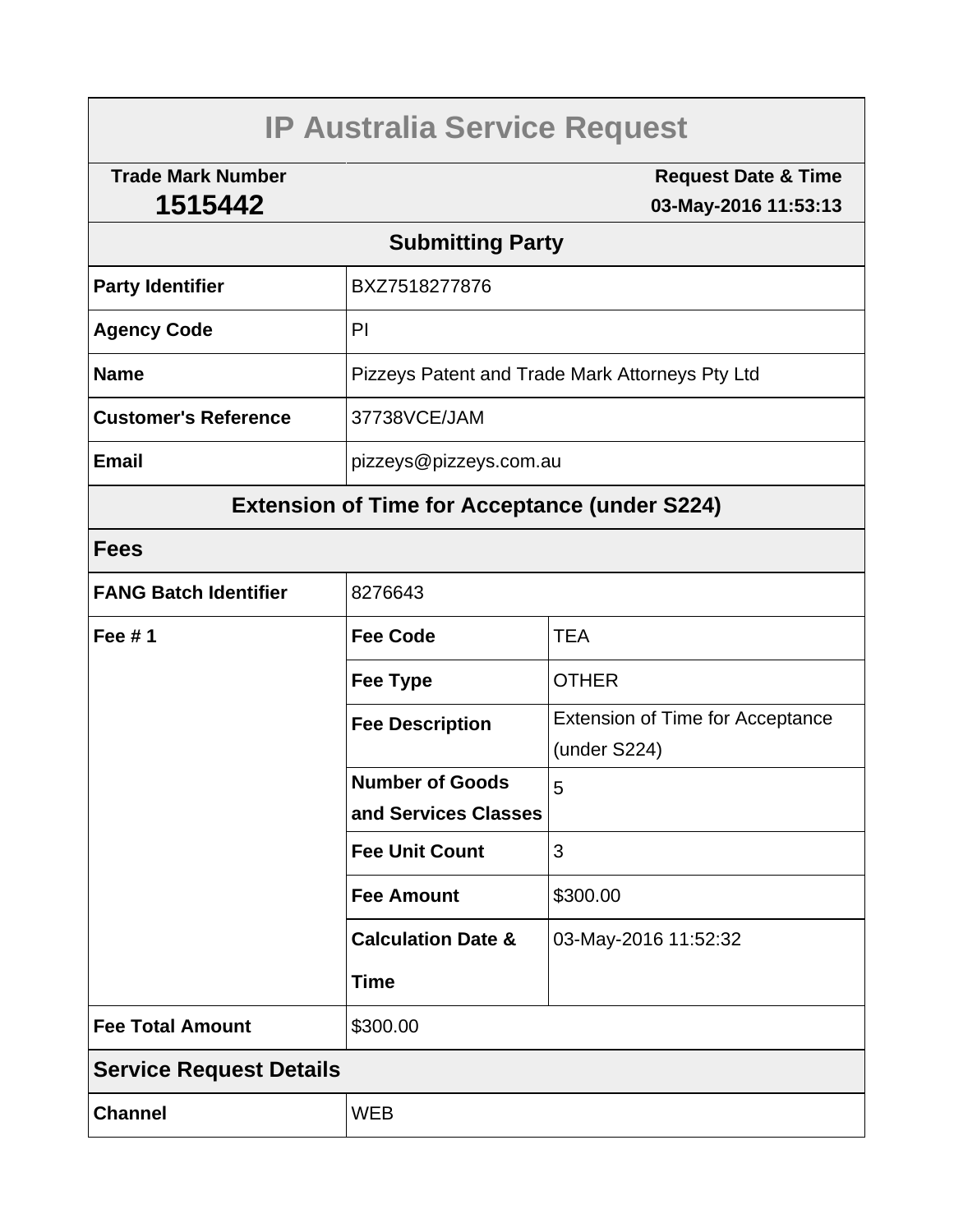| <b>Batch Identifier</b>           | STBI-0000917992                      |  |
|-----------------------------------|--------------------------------------|--|
| <b>Batch Reference</b>            |                                      |  |
| <b>Service Request Identifier</b> | STEX-0001732836                      |  |
| <b>Service Request Code</b>       | <b>TXAG</b>                          |  |
| <b>Request Date &amp; Time</b>    | 03-May-2016 11:53:13                 |  |
| <b>Customer's Reference</b>       | 37738VCE/JAM                         |  |
| <b>Application numbers</b>        | <b>Customer's IP Right Reference</b> |  |
| 1515442                           | 37738VCE/JAM                         |  |
| <b>Contact Details</b>            |                                      |  |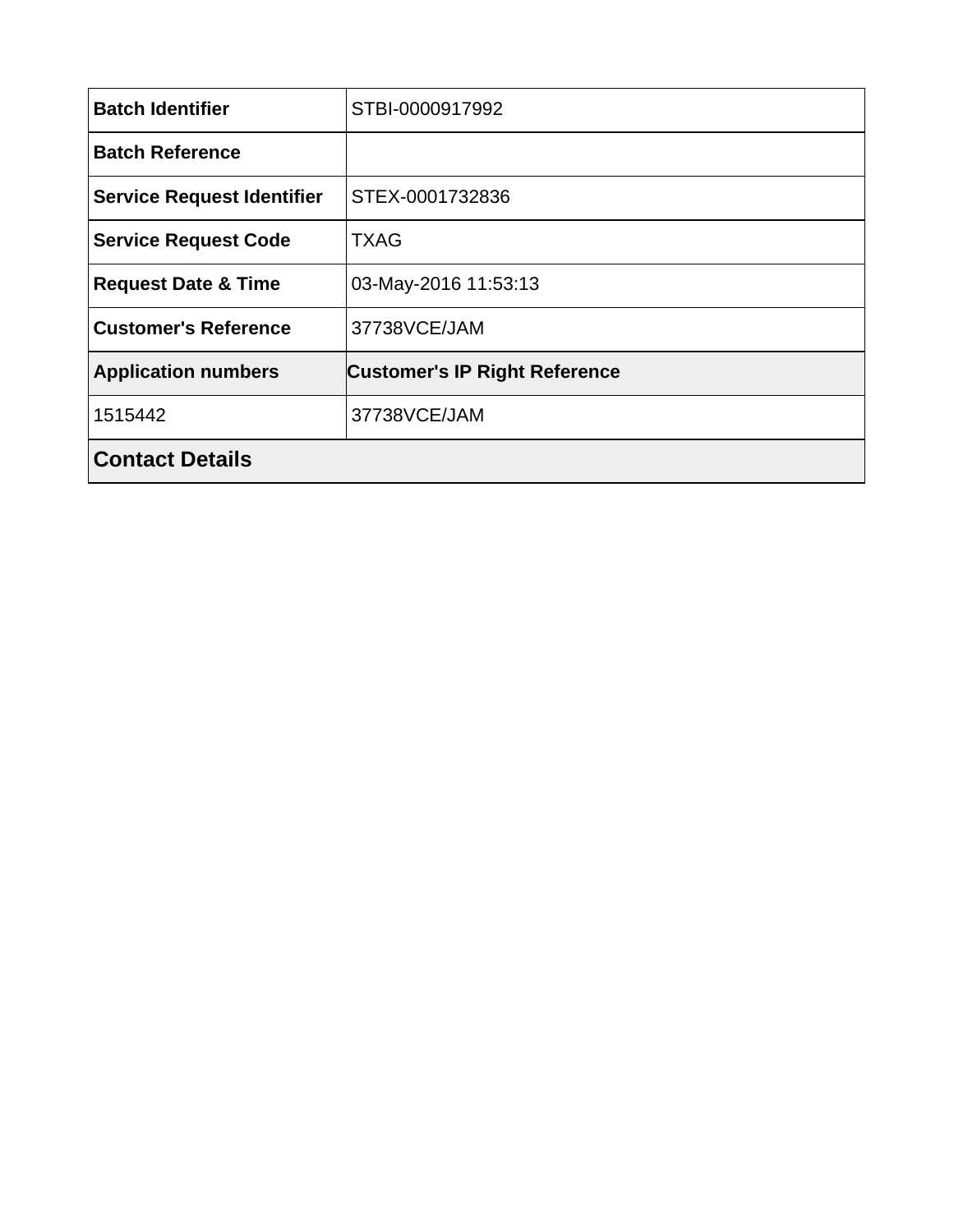| <b>Customer Supplied Documents</b> |               |                                          |                 |  |  |
|------------------------------------|---------------|------------------------------------------|-----------------|--|--|
| <b>Document</b>                    | Document Type | <b>Document File Name</b>                | <b>Physical</b> |  |  |
| <b>Sequence</b>                    |               |                                          | <b>Media</b>    |  |  |
|                                    | Other         | 20160503 IPO - Request Extension of   No |                 |  |  |
|                                    |               | time.pdf                                 |                 |  |  |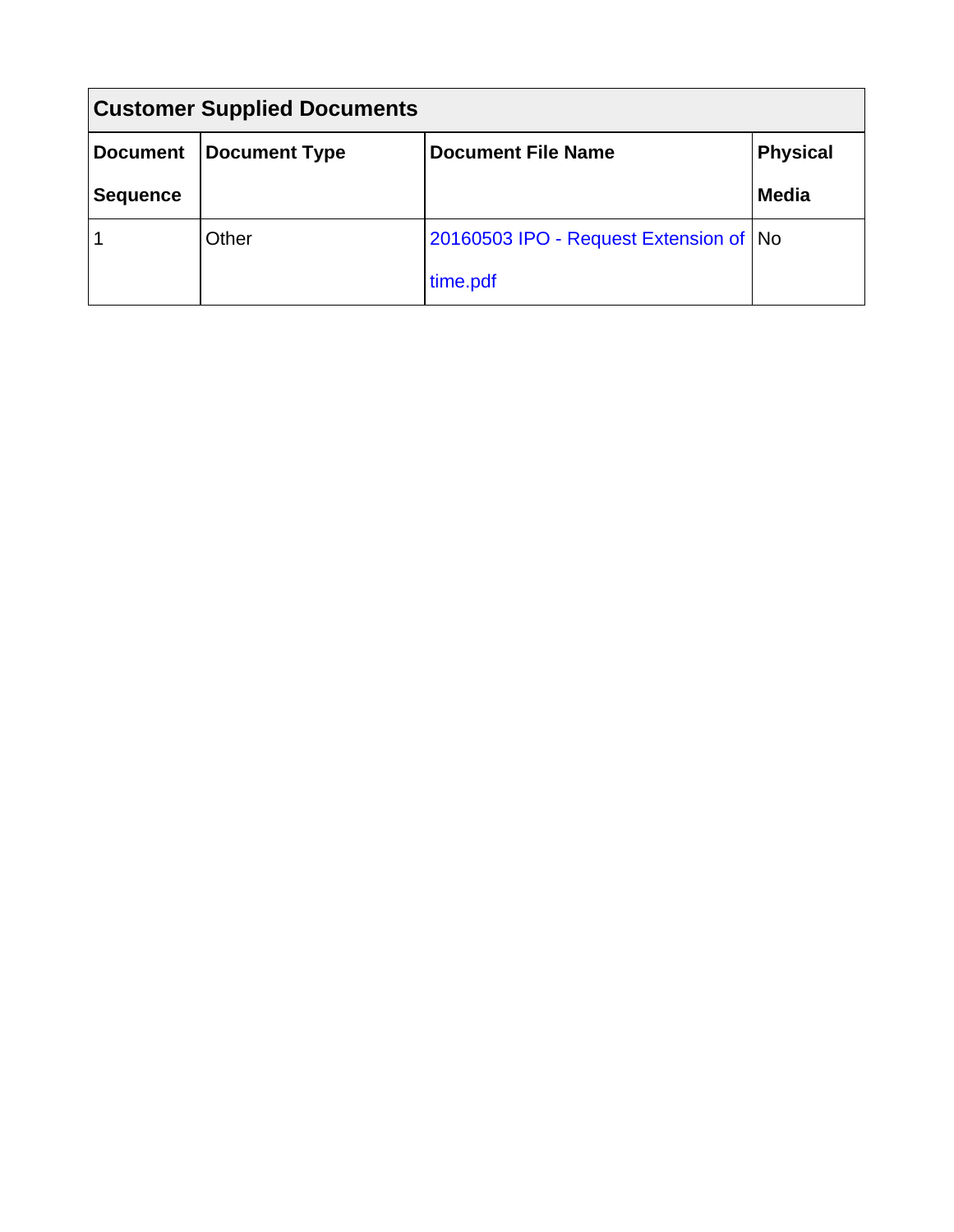$177F$ **Patent and Trade Mark Attorneys** 

**AUSTRALIA | NEW ZEALAND** ASIA PACIFIC

3 May 2016

The Registrar of Trade Marks PO Box 200 Woden ACT 2606

Registrar,

#### **Australian Trade Mark Application No. 1515442 in the name of VCE Company LLC for the mark VCE Logo in classes 09,16,37,41,42 Our Ref: 37738VCE/JAM/JM**

We request an extension of time of **3 months to 16 August 2016** within which to place this trademark application in order for acceptance.

We **attach** our declaration in support of the extension and fees to the value of \$300.00.

We look forward to receipt of your confirmation that the Extension of Time has been allowed in due course.

Yours respectfully, **PIZZEYS** 

Jenny Mackie Email: jmackie@pizzeys.com.au

**FEE: A\$300.00**